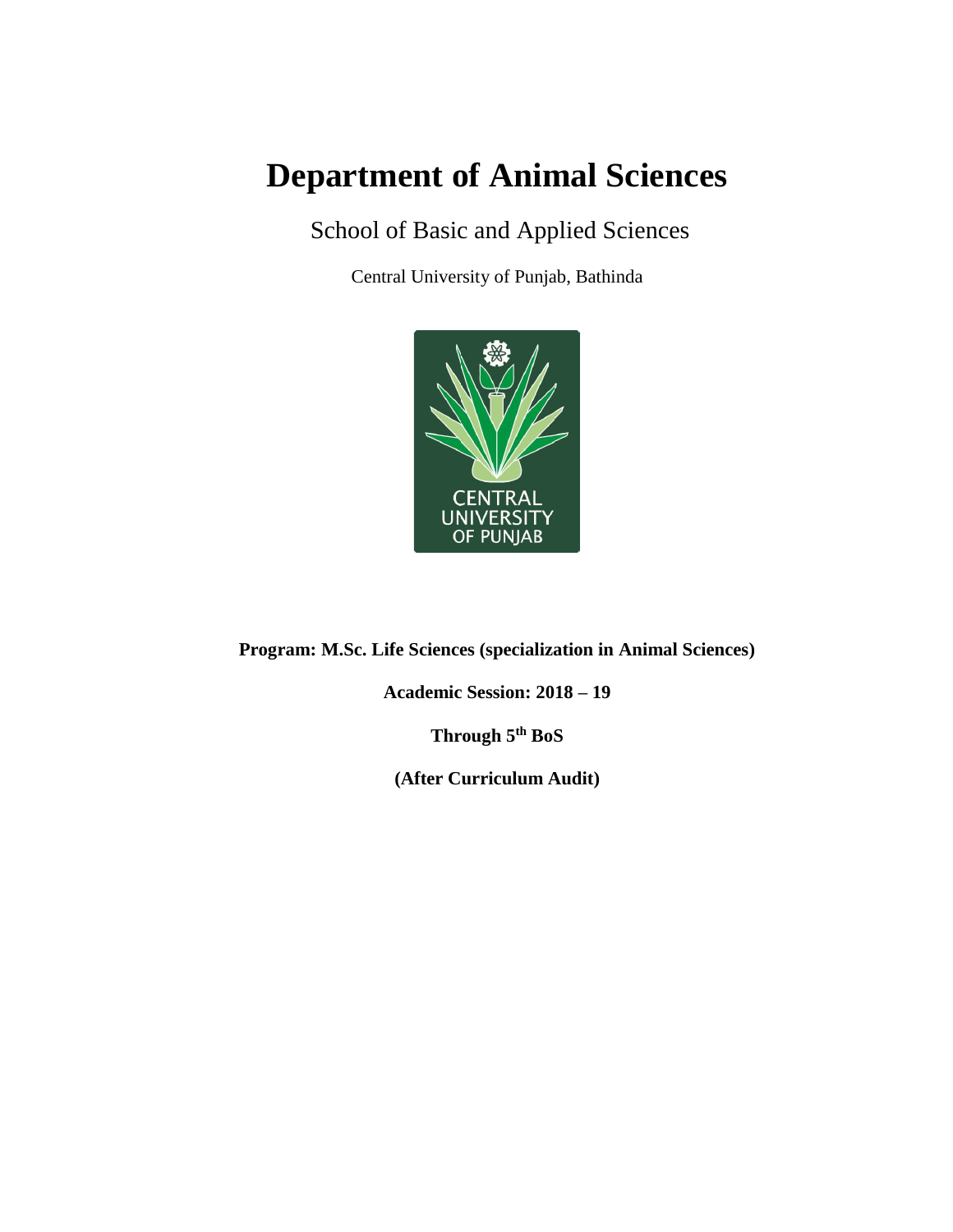#### **Program: M.Sc. in Life Sciences (Specialization: Animal Sciences) (Academic Session: 2018 - 19)**

| $Semester-$ |  |
|-------------|--|
|             |  |

| Course         | <b>Course Title</b>                                 | <b>Type</b> | L(hr)                   | T(hr)          | P(hr)          | Cr                      |
|----------------|-----------------------------------------------------|-------------|-------------------------|----------------|----------------|-------------------------|
| Code           |                                                     |             |                         |                |                |                         |
|                | <b>Core Courses*</b>                                |             |                         |                |                |                         |
| <b>LAS.507</b> | Animal Classification and Diversity                 | CC          | 3                       | $\blacksquare$ |                | $\overline{\mathbf{3}}$ |
| <b>LAS.508</b> | Biochemistry                                        | CC          | $\overline{\mathbf{3}}$ | $\blacksquare$ |                | $\overline{\mathbf{3}}$ |
| <b>LAS.510</b> | Ecology and Evolution                               | CC          | $\overline{\mathbf{3}}$ |                |                | $\overline{\mathbf{3}}$ |
| <b>LAS.511</b> | Cell Biology                                        | CC          | 3                       |                |                | $\overline{\mathbf{3}}$ |
| <b>LAS.520</b> | Lab Course (Practical) $-I$                         | CC          |                         |                | <b>10</b>      | 5                       |
|                | <b>Discipline Elective Courses</b><br>(Opt any one) |             |                         |                |                |                         |
| <b>LAS.513</b> | Techniques in Life Sciences                         | <b>DE</b>   | $\overline{2}$          | $\blacksquare$ | $\blacksquare$ | $\overline{2}$          |
| <b>LAS.514</b> | Animal Cell Culture and Applications                | DE          | $\overline{2}$          |                |                |                         |
|                | <b>Inter-Disciplinary (ID) Course</b>               |             |                         |                |                |                         |
| <b>LAS.515</b> | <b>Fundamentals of Cell Biology</b>                 | ID          | $\overline{2}$          | Ξ.             | $\blacksquare$ | $\overline{2}$          |
|                | <b>Compulsory Foundation#</b>                       |             |                         |                |                |                         |
| <b>CST.501</b> | <b>Computer Applications for Sciences</b>           | CF          | $\overline{2}$          | 1              |                | 3                       |
|                | <b>Total Credits / Marks</b>                        |             |                         |                |                | 24                      |

**#Note:** In case of technical difficulty to offer the compulsory foundation courses at the department/university level, the student may opt through MOOCs (online) from the SWAYAM portal.

#### **L: Lectures; T: Tutorials; P: Practical; Cr: Credits; \* Compulsory Courses**

- A: Continuous Assessment: [25 Marks]
	- i. Surprise Test (minimum three) Based on Objective Type Tests (10 Marks)
	- ii. Term paper (10 Marks)
	- iii. Assignment(s) (5 Marks)
- B: Pre-Scheduled Mid Semester Test-1: Based on Subjective Type Test [25 Marks]
- C: Pre-Scheduled Mid Semester Test-2: Based on Subjective Type Test [25Marks]
- D: End-Term Exam (Final): Based on Objective Type Tests [25 Marks]
- E: Practical: (Annexure A)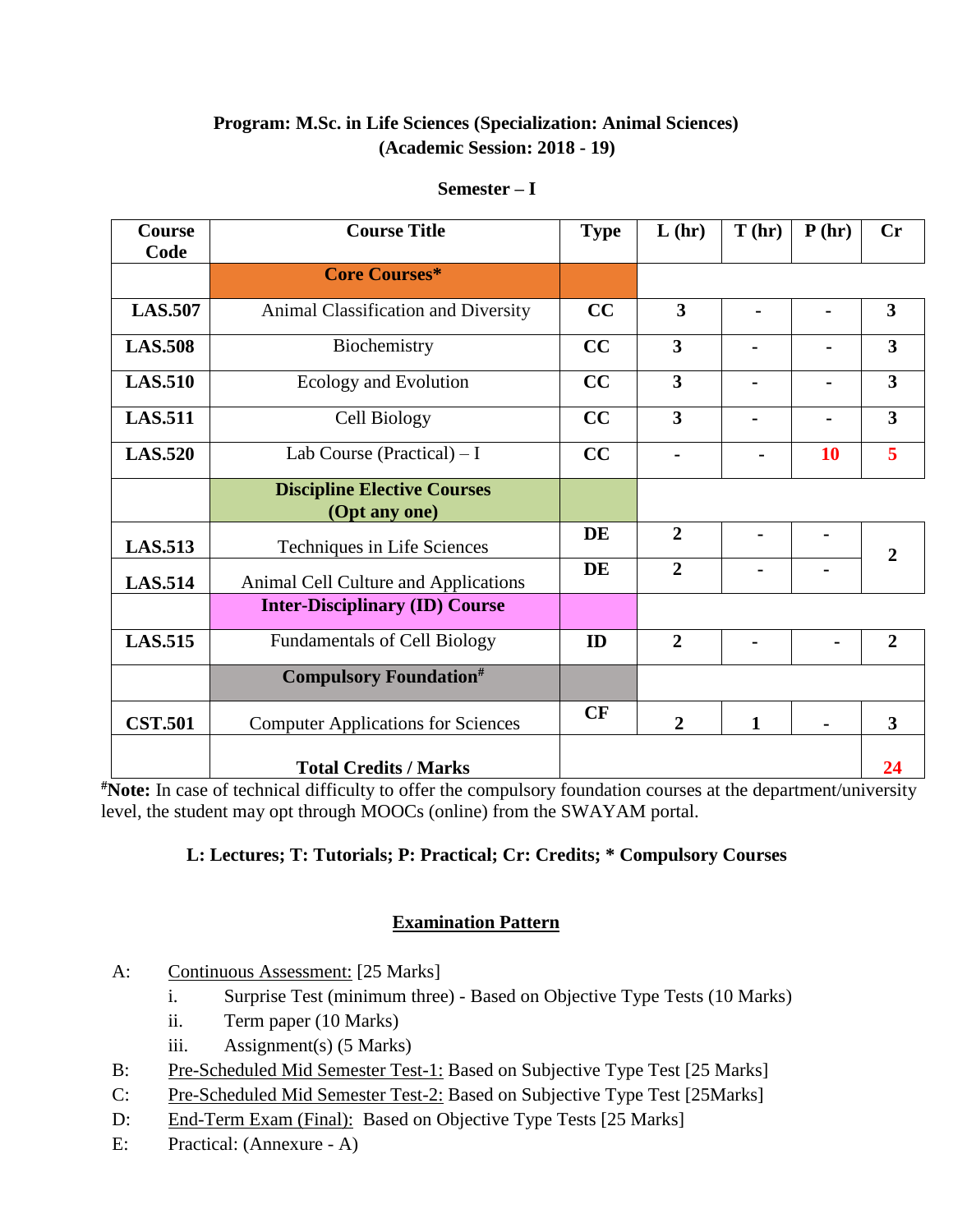| Semester – II |  |
|---------------|--|
|---------------|--|

| <b>Course</b><br>Code | <b>Course Title</b>                                 | <b>Type</b> | L(hr)                   | T(hr)          | P(hr)     | Cr                      |
|-----------------------|-----------------------------------------------------|-------------|-------------------------|----------------|-----------|-------------------------|
|                       | <b>Core Courses*</b>                                |             |                         |                |           |                         |
| <b>LAS.521</b>        | Animal Physiology                                   | CC          | $\overline{\mathbf{4}}$ |                |           | $\overline{\mathbf{4}}$ |
| <b>LAS.522</b>        | Immunology                                          | CC          | $\overline{\mathbf{3}}$ |                |           | $\overline{\mathbf{3}}$ |
| <b>LAS.523</b>        | <b>Molecular Biology</b>                            | CC          | $\overline{\mathbf{3}}$ |                |           | $\overline{3}$          |
| <b>LAS.527</b>        | <b>Essentials of Genetics</b>                       | CC          | $\overline{\mathbf{3}}$ |                |           | $\overline{3}$          |
| <b>LAS.540</b>        | Lab Course (Practical) $-$ II                       | CC          | $\blacksquare$          | $\blacksquare$ | <b>10</b> | 5                       |
|                       | <b>Discipline Elective Courses</b><br>(Opt any one) |             |                         |                |           |                         |
| <b>LAS.525</b>        | Nanobiology                                         | <b>DE</b>   | $\overline{2}$          | $\mathbf{1}$   |           |                         |
| <b>LAS.529</b>        | Genetic Engineering                                 | DE          | $\overline{2}$          | 1              |           | 3                       |
|                       | <b>Inter-Disciplinary (ID) Course</b>               |             |                         |                |           |                         |
| <b>LAS.528</b>        | <b>Basics in Neuroscience</b>                       | ID          | $\overline{2}$          |                |           | $\overline{2}$          |
|                       | <b>Seminar</b>                                      |             |                         |                |           |                         |
| <b>LAS.542</b>        | Seminar $-I$                                        | <b>SK</b>   | $\mathbf{1}$            |                |           | $\mathbf{1}$            |
|                       | <b>Total Credits</b>                                |             |                         |                |           | 24                      |

#### **L: Lectures; T: Tutorials; P: Practical; Cr: Credits; \* Compulsory Courses**

- A: Continuous Assessment: [25 Marks]
	- i. Surprise Test (minimum three) Based on Objective Type Tests (10 Marks)
	- ii. Term paper (10 Marks)
	- iii. Assignment(s) (5 Marks)
- B: Pre-Scheduled Mid Semester Test-1: Based on Subjective Type Test [25 Marks]
- C: Pre-Scheduled Mid Semester Test-2: Based on Subjective Type Test [25Marks]
- D: End-Term Exam (Final): Based on Objective Type Tests [25 Marks]
- E: Practicals: (Annexure A)
- F: Seminar (Annexure B)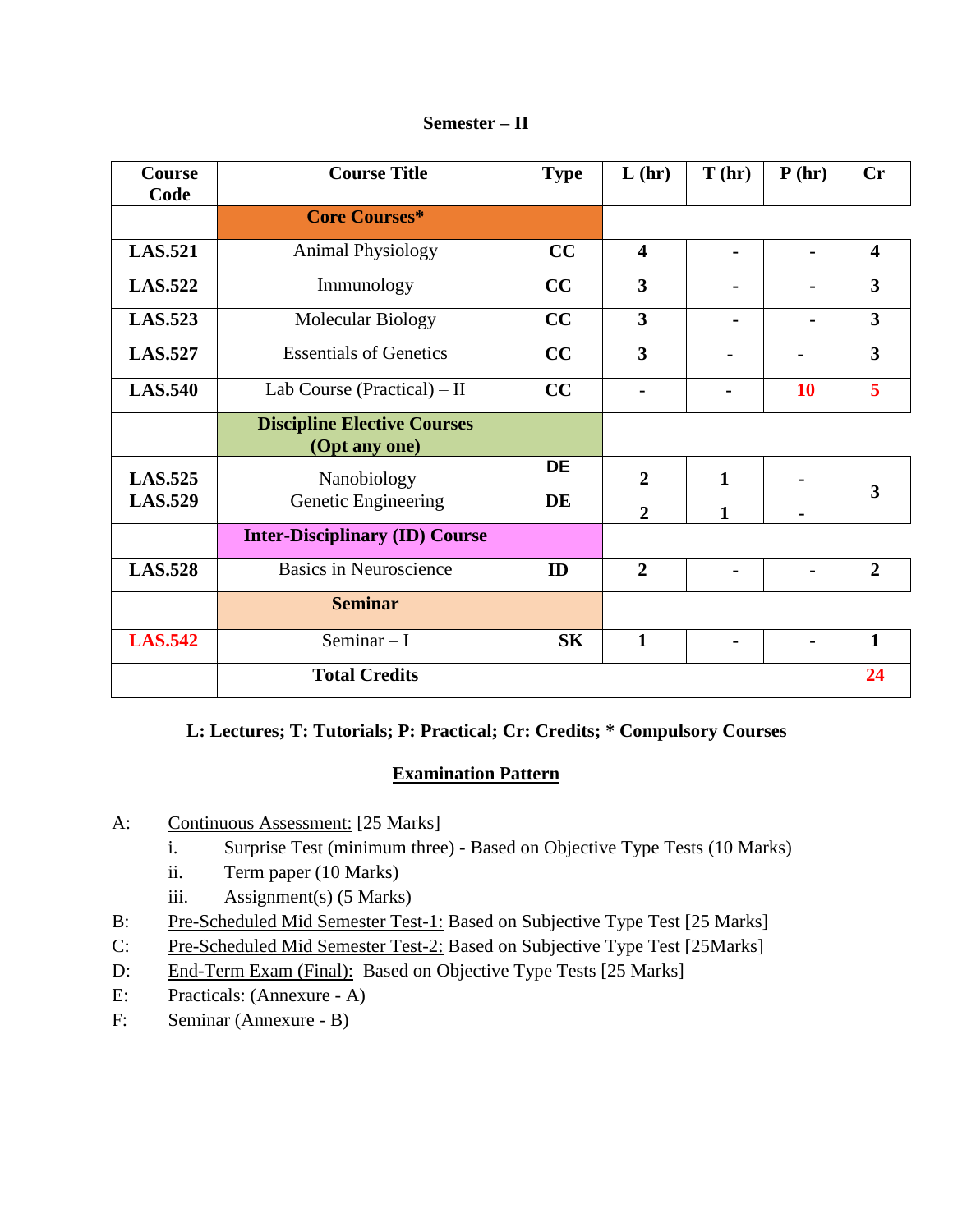| Semester – III |  |
|----------------|--|
|----------------|--|

| <b>Course</b><br>Code | <b>Course Title</b>                                 | <b>Type</b> | L(hr)          | T(hr)          | P(hr) | Cr                      |
|-----------------------|-----------------------------------------------------|-------------|----------------|----------------|-------|-------------------------|
|                       | <b>Core Courses*</b>                                |             |                |                |       |                         |
| <b>LAS.551</b>        | <b>Developmental Biology</b>                        | CC          | 3              |                |       | $\overline{\mathbf{3}}$ |
| <b>LAS.552</b>        | <b>Cancer Biology</b>                               | CC          | $\overline{2}$ |                |       | $\overline{2}$          |
| <b>LAS.570</b>        | Lab Course (Practical) - III                        | CC          |                |                | 8     | 4                       |
|                       | <b>Discipline Elective Courses</b><br>(Opt any one) |             |                |                |       |                         |
| <b>LAS.553</b>        | Vascular Biology                                    | <b>DE</b>   | $\overline{2}$ | 1              |       | 3                       |
| <b>LAS.554</b>        | Neurobiology and Degeneration                       | <b>DE</b>   | $\overline{2}$ | 1              |       |                         |
|                       | <b>Seminar</b>                                      |             |                |                |       |                         |
| <b>LAS.543</b>        | Seminar $-$ II                                      | <b>SK</b>   | $\mathbf{1}$   |                |       | $\mathbf{1}$            |
|                       | <b>Compulsory Foundation#</b>                       |             |                |                |       |                         |
| <b>LAS.502</b>        | <b>Research Methodology</b>                         | CF          | $\overline{2}$ | 1              |       | $\overline{\mathbf{3}}$ |
| <b>LAS.503</b>        | <b>Basic Statistics for Sciences</b>                | CF          | $\overline{2}$ |                |       | $\overline{2}$          |
|                       | Research*                                           |             |                |                |       |                         |
| <b>LAS.599</b>        | Project $(Part - I)$                                | <b>SK</b>   | $\blacksquare$ | $\blacksquare$ | 12    | 6                       |
|                       | <b>Total Credits</b>                                |             |                |                |       | 24                      |

**#Note:** In case of technical difficulty to offer the compulsory foundation courses at the department/university level, the student may opt through MOOCs (online) from the SWAYAM portal.

#### **L: Lectures; T: Tutorials; P: Practical; Cr: Credits; \* Compulsory Courses**

- A: Continuous Assessment: [25 Marks]
	- i. Surprise Test (minimum three) Based on Objective Type Tests (10 Marks)
	- ii. Term paper (10 Marks)
	- iii. Assignment(s) (5 Marks)
- B: Pre-Scheduled Mid Semester Test-1: Based on Subjective Type Test [25 Marks]
- C: Pre-Scheduled Mid Semester Test-2: Based on Subjective Type Test [25Marks]
- D: End-Term Exam (Final): Based on Objective Type Tests [25 Marks]
- E: Practical: (Annexure A)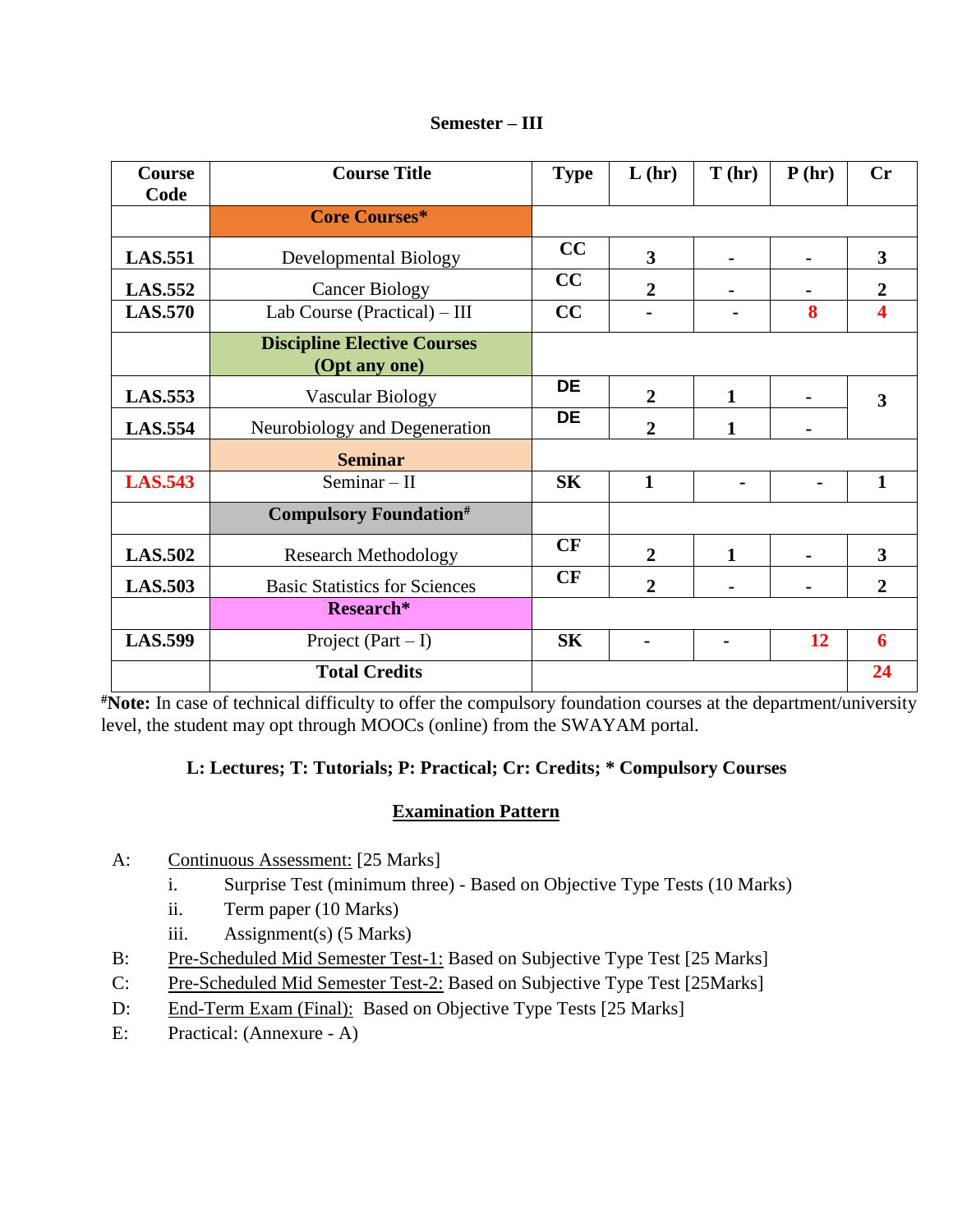| <b>Course</b><br>Code | <b>Course Title</b>                                | <b>Type</b> | L(hr)                   | T(hr)        | P(hr)          | Cr                      |
|-----------------------|----------------------------------------------------|-------------|-------------------------|--------------|----------------|-------------------------|
|                       | <b>Course Courses*</b>                             |             |                         |              |                |                         |
| <b>LAS.572</b>        | Endocrinology                                      | CC          | $\overline{2}$          |              |                | $\overline{2}$          |
| <b>LAS.573</b>        | Metabolism                                         | CC          | $\overline{2}$          |              | $\blacksquare$ | $\overline{2}$          |
| <b>LAS.574</b>        | <b>Animal Behavior</b>                             | CC          | $\overline{\mathbf{3}}$ |              |                | 3                       |
|                       | <b>Discipline Enrichment Course*</b>               |             |                         |              |                |                         |
| <b>LAS.575</b>        | <b>Career Prospects in</b><br><b>Life Sciences</b> | <b>DEC</b>  | 3                       | $\mathbf{1}$ |                | $\overline{\mathbf{4}}$ |
|                       | <b>Value Based Elective Foundation</b>             |             |                         |              |                |                         |
| <b>XXX.XXX</b>        | <b>University Level Course</b>                     | <b>VB</b>   | 1                       |              |                | $\mathbf{1}$            |
| <b>XXX.XXX</b>        | <b>University Level Course</b>                     | <b>VB</b>   | $\mathbf{1}$            |              |                | $\mathbf{1}$            |
|                       | Research*                                          |             |                         |              |                |                         |
| <b>LAS.599</b>        | Project $(Part - II)$                              |             | -                       |              | 12             | 6                       |
|                       | <b>Total Credits</b>                               |             |                         |              |                | 19                      |

**Semester – IV**

#### **L: Lectures; T: Tutorial; P: Practical; Cr: Credits; \* Compulsory courses**

- A: Continuous Assessment: [25 Marks]
	- i. Surprise Test (minimum three) Based on Objective Type Tests (10 Marks)
	- ii. Term paper (10 Marks)
	- iii. Assignment(s) (5 Marks)
- B: Pre-Scheduled Mid Semester Test-1: Based on Subjective Type Test [25 Marks]
- C: Pre-Scheduled Mid Semester Test-2: Based on Subjective Type Test [25Marks]
- D: End-Term Exam (Final): Based on Objective Type Tests [25 Marks]
- E: Discipline Enrichment Course: The final evaluation shall be carried out for 50 Marks based on objective type question paper to be set by the associated faculty members. An internal evaluation of objective type 25 Marks each for twice shall be conducted.
- F: Project: The final result of the project will be on  $5$  point scale and evaluated as Excellent, Very Good, Good, Average, and Unsatisfactory. Which will be mentioned on the mark sheet/transcript but not be counted towards overall Grade Point Average (GPA).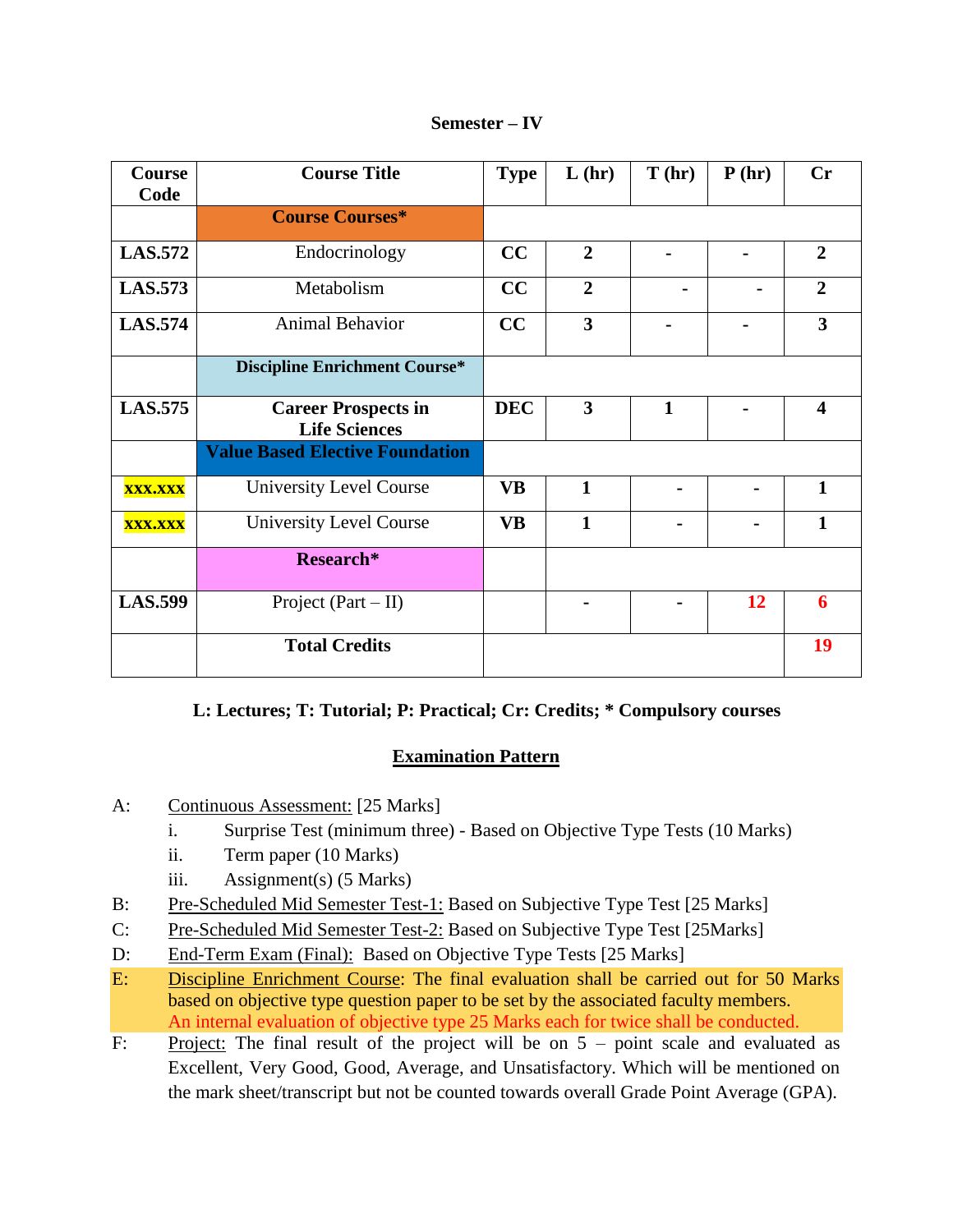#### **Total No. of Credits:**

| <b>Semester</b>             | <b>No. of Credits</b> |
|-----------------------------|-----------------------|
| Semester - I                | 24                    |
| Semester - II               | 24                    |
| Semester - III              | 24                    |
| Semester - IV               | 19                    |
| <b>Total no. of credits</b> | 91                    |

#### **Mode of Transaction**

The department faculty members would assist the learners (students) in construction of knowledge by creating experiences where students' old information can transact with new information to create meaningful knowledge. In this context the mode of transaction for the courses to be taught to the students under this M.Sc. program would be as follows:

#### **i. The classroom learning/practicals/project work would be based on:**

Lecture, Demonstration, Project Method, Seminars, Group discussions, Focused group discussions, Team teaching, Field visits, Brain storming, E- tutoring, Dialogue Mode, Mobile teaching, Collaborative learning, Experimentation, Panel discussion, Tutorials, Problem solving, Debates, Self-learning, and Case studies.

#### **ii. The following tools shall be used in teaching and practicals:**

PPT, WhatsApp, Videos, Blogs, Multimedia packages, TED Talks, e-content, and google drive.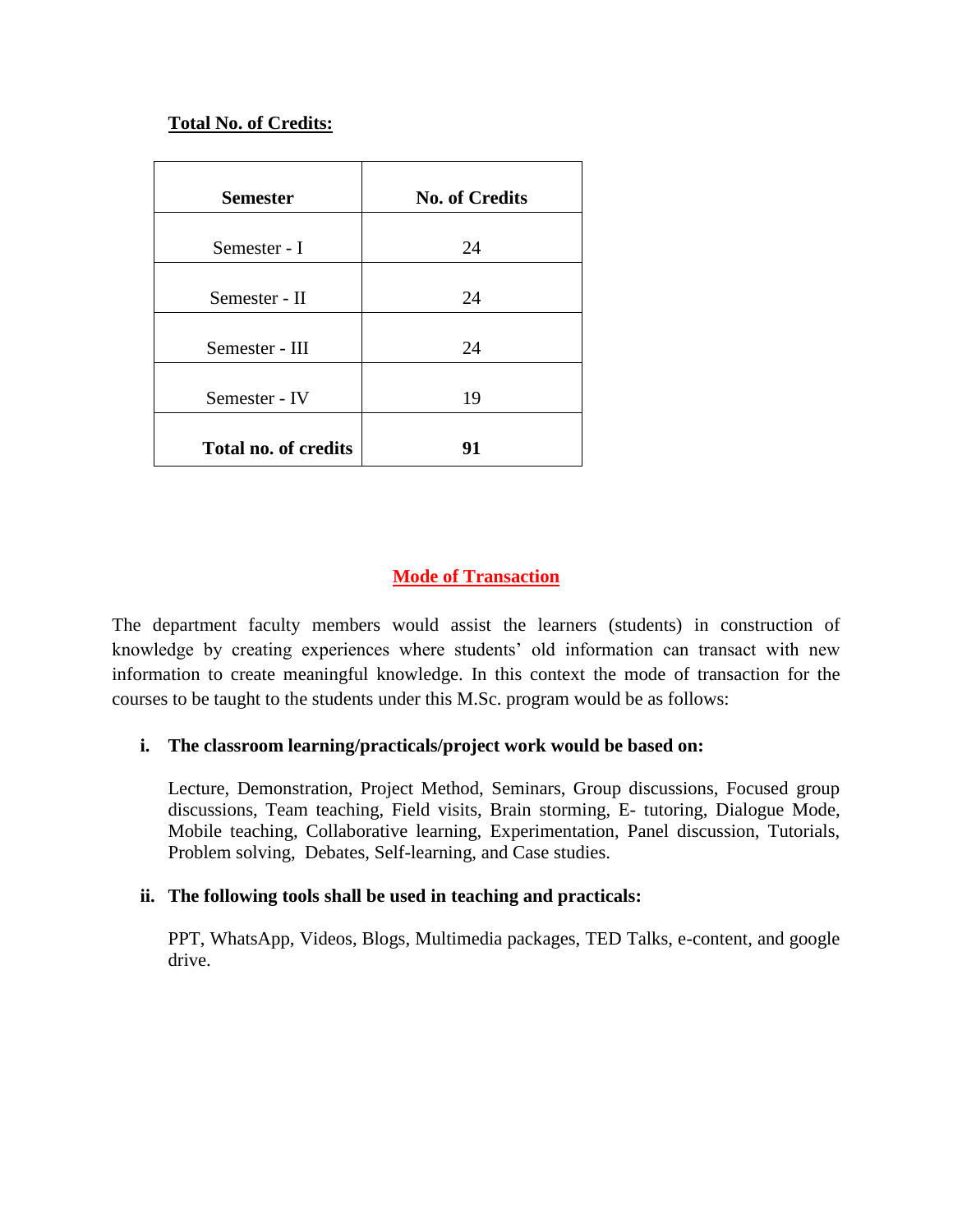#### **Annexure – A**

## **Examination Pattern**

#### **Practical: Lab course – I, II & III [100 Marks each]**

| i. Day to day performace $-$ | <b>60 Marks</b> |
|------------------------------|-----------------|
| a. Attendance $-$            | 10 Marks        |
| b. Continuous assesment -    | 30 Marks        |
| c. Lab Record -              | 10 Marks        |
| d. Over all performance -    | 10 Marks        |

#### **ii. End-semester exam – 40 Marks**

| а. | Major Question - | 20 Marks |
|----|------------------|----------|
| b. | Minor Question - | 10 Marks |
| c. | Viva-voce -      | 10 Marks |